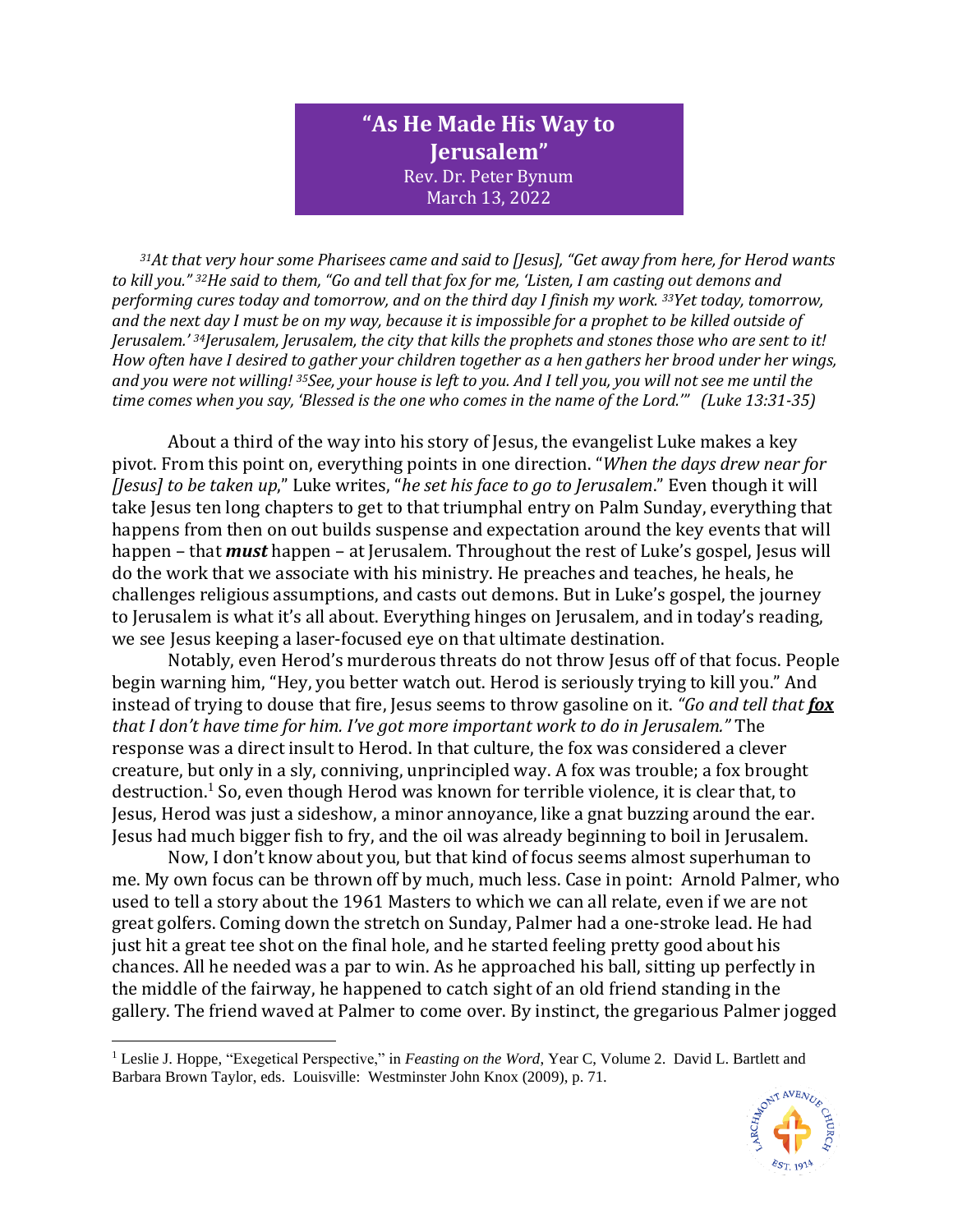over. "Congratulations," the friend said as they warmly shook hands. "As soon as I took hold of his hand," Palmer said, "I knew I had lost my focus."

He returned to his ball and promptly hit his next shot into a sand trap. The next shot sailed over the green. His chip shot back to the hole went long, and he missed the putt coming back. It was a double bogey – two over par—and it cost him the Masters title. "You don't forget a mistake like that," Palmer said later. "But you do learn from it."<sup>2</sup>

We all have stories like that, important lessons we have learned the hard way about losing focus, getting distracted, at key moments. Most of us can think of opportunities that we missed, and isolate the point at which things began to slip away, the moment that we look back on and say, "That's when I lost it." That's why this little vignette along Jesus' journey to Jerusalem is so memorable, because I think we are naturally impressed when we see people, even under the most trying of circumstances, maintaining focus and getting the job done. It's why Rudyard Kipling's famous poem continues to speak so powerfully to us:

*If you can keep your head when all about you are losing theirs and blaming it on you, If you can trust yourself when all men doubt you, but make allowance for their doubting too;* 

*If you can wait and not be tired by waiting, or being lied about, don't deal in lies, Or being hated, don't give way to hating, and yet don't look too good, nor talk too wise… If you can fill the unforgiving minute with sixty seconds' worth of distance run, Yours is the Earth and everything that's in it, and—which is more—you'll be a Man, my*   $son!^3$ 

One of the greatest examples of this kind of focus took place during the Civil Rights Era in the United States. When two busses left Atlanta bound for Birmingham on May 14, 1961, each bus carried, in addition to the normal array of travelers, a group of six people who were on a momentous mission – people who had bought a ticket for the express purpose of challenging the Jim Crow policies of the South. It was Mother's Day, and the very first Freedom Riders were headed into Alabama for the first time. Both busses were met with senseless, hate-filled violence. Even so, the riders never hit back. Trained in strategies of non-violence, the riders put their faith in the idea that love is always more powerful than hate, and they never lost that focus.

One of the songs that helped those Freedom Riders maintain that focus – a song that was sung frequently on those bus trips down into the heart of darkness -- was adapted from an older spiritual about workers struggling to keep their hands on the gospel plow …

*Paul and Silas bound in jail, Had no money for their bail Keep your eyes on the prize, hold on.*

*Paul and Silas thought they were lost, Dungeon shook and the chains came off, Keep your eyes on the prize, hold on.*

<sup>2</sup> [http://www.sermonillustrations.com/a-z/f/focus.htm,](http://www.sermonillustrations.com/a-z/f/focus.htm) citing Carol Mann, The 19th Hole, (Longmeadow), quoted in *Reader's Digest.*

<sup>&</sup>lt;sup>3</sup> Rudyard Kipling, "If,"<https://www.poetryfoundation.org/poems/46473/if--->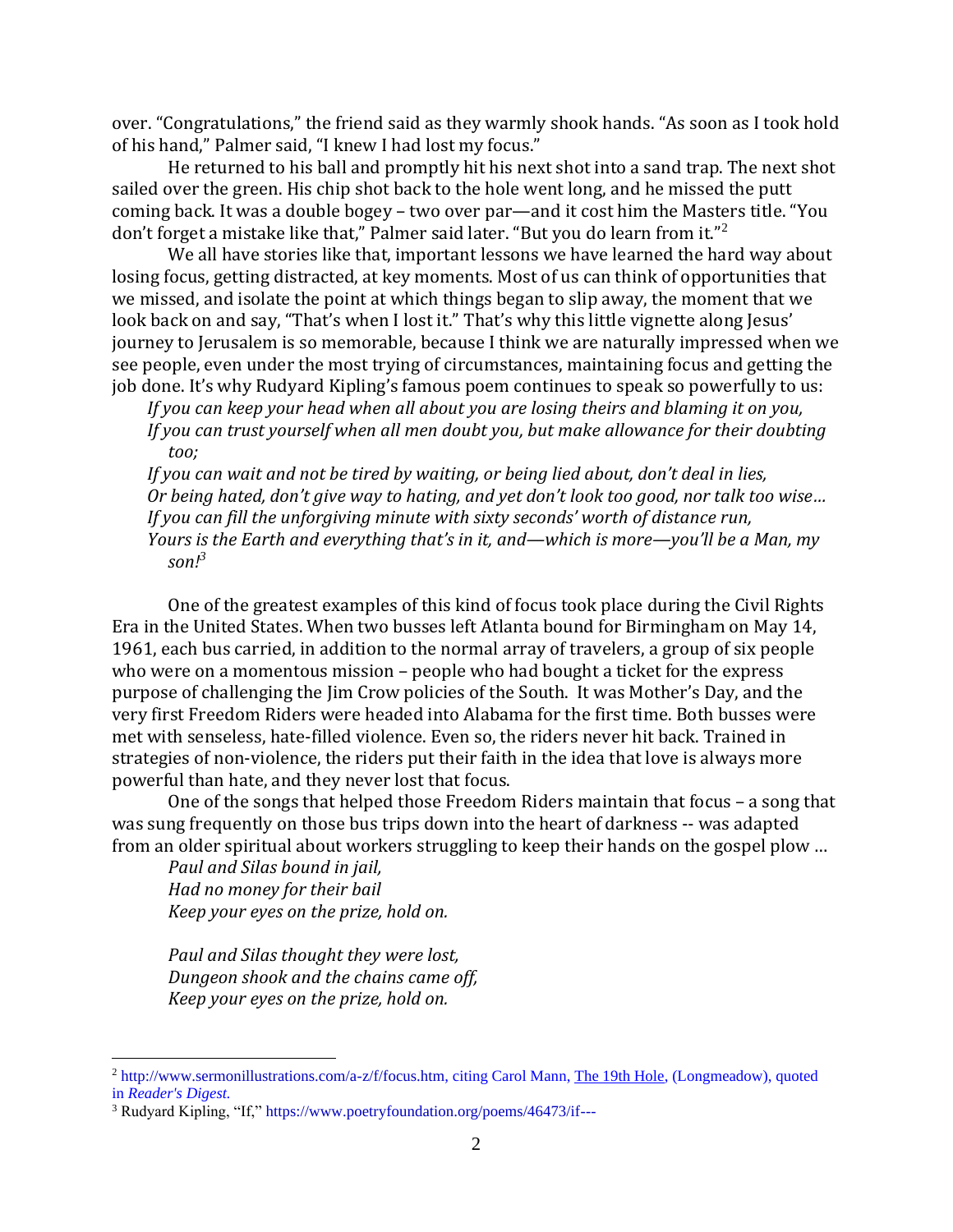*Freedom's name is mighty sweet, And soon we're gonna meet Keep your eyes on the prize, hold on…*

*I'm gonna board that big Greyhound, Carry the love from town to town, Keep your eyes on the prize, hold on.* 

In this moment from Luke's gospel, as Jesus pauses along the dusty road to imagine the sight of those ancient gates of Jerusalem, it is clear that he is keeping his eyes on the prize of his life and ministry. Even as Herod spits fire and calls for blood, Jesus brushes off the threats and resets his eyes down the path he must take. "*I must be on my way,"* Jesus says, "because my destiny lies in Jerusalem." And even though Jerusalem was a place that killed honest prophets… even though it was a place where power was too often used for evil instead of good… even as Jesus grieved over the senseless loss and violence in that city… even as Jesus lamented at how few people in that city really believed, how few were really willing to follow God's lead… even then… what we see in Jesus is conviction, laserfocused intent. We see Jesus brushing off the threats and saying "I am on my way to the town where it happens, 'cause it is time to get to work."

Earlier this month, I was blessed to represent Larchmont Avenue Church as visiting clergy for the ordination of our neighborhood friend, Father John Bonicci of St. Augustine and St. John and St. Paul churches. On the orders of Pope Frances, Father Bonicci was elevated to the role of Auxiliary Bishop of the Archdiocese of New York. St. Patrick's Cathedral was joyously full on that Mardi Gras Tuesday as Bonicci and another priest, Joseph Espaillat of the Bronx, took the oaths of their new office. Bishop Espaillat, known by many as the "rapping priest," is now the youngest Catholic bishop in the United States.

As part of the ceremony, each priest is asked to create their own coat of arms to represent them in their work as bishops. A special motto is included in the coat of arms, and I was intrigued by the one that Bishop Espaillat chose for his. On a banner at the bottom of his crest are the words "He Knows What He is About." I later learned what those words meant, and why the new bishop chose them to represent his new ministry. The phrase comes from a set of meditations and devotions written by John Henry Newman, a 19th century cardinal from London, England. As a brand-new priest, Bishop Espaillat used these words from Newman in the first mass he ever led:

"God has created me to do Him some definite service; He has committed some work to me which He has not committed to another. I have my mission… Therefore, I will trust Him. Whatever, wherever I am, I can never be thrown away. If I am in sickness, my sickness may serve Him; in perplexity, my perplexity may serve Him; if I am in sorrow, my sorrow may serve Him. My sickness, or perplexity, or sorrow may be necessary causes of some great end, which is quite beyond us. [God] does nothing in vain; He may prolong my life, He may shorten it; *He knows what He is about*. He may take away my friends, He may throw